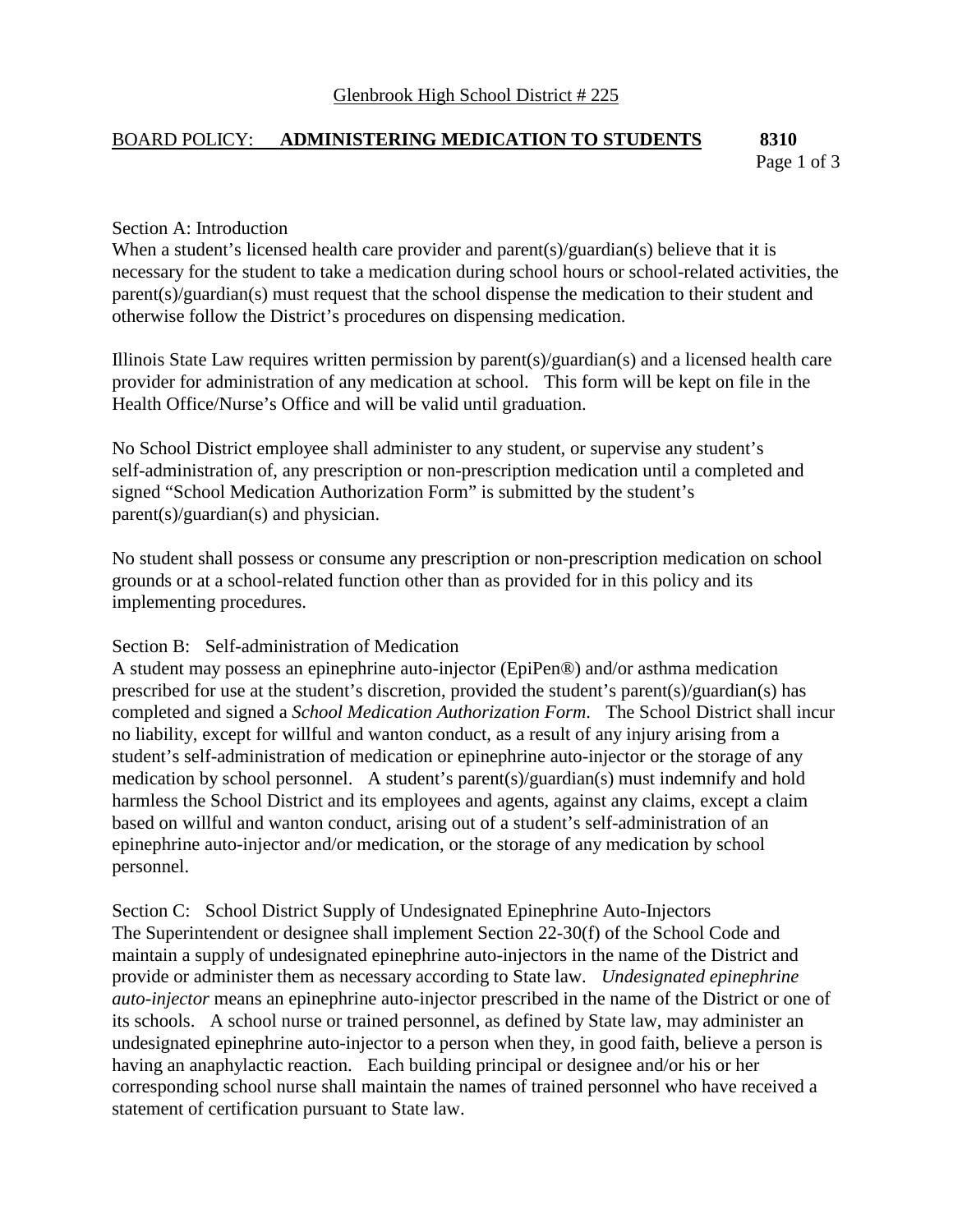### BOARD POLICY: **ADMINISTERING MEDICATION TO STUDENTS** 8310

# Page 2 of 3

## Section D: School District Supply of Undesignated Opioid Antagonists

The Superintendent or designee shall implement Section 22-30(f) of the School Code and maintain a supply of undesignated opioid antagonists in the name of the District and provide or administer them as necessary according to State law. *Opioid antagonist* means a drug that binds to opioid receptors and blocks or inhibits the effect of opioids acting on those receptors, including, but not limited to, naloxone hydrochloride or any other similarly acting drug approved by the U.S. Food and Drug Administration. *Undesignated opioid antagonist* is not defined by the School Code; for purposes of this policy it means an opioid antagonist prescribed in the name of the District or one of its schools. A school nurse or trained personnel, as defined in State law, may administer an undesignated opioid antagonist to a person when they, in good faith, believe a person is having an opioid overdose. Each building principal or designee and/or his or her corresponding school nurse shall maintain the names of trained personnel who have received a statement or certification pursuant to State law.

### Section E: Void Policy: Disclaimer

The **School District Supply of Undesignated Epinephrine Auto-Injectors** section of the policy is void whenever the Superintendent or designee is, for whatever reason, unable to: (1) obtain for the District a prescription for undesignated epinephrine auto-injectors from a physician or advanced practice nurse licensed to practice medicine in all its branches, or (2) fill the District's prescription for undesignated school epinephrine auto-injectors.

The **School District Supply of Undesignated Opioid Antagonists** section of the policy is void whenever the Superintendent or designee is, for whatever reason, unable to: (1) obtain for the District a prescription for opioid antagonists from a health care professional who has been delegated prescriptive authority for opioid antagonists in accordance with Section 5-23 of the Alcoholism and Other Drug Abuse Dependency Act, or (2) fill the District's prescription for undesignated school opioid antagonists.

Upon any administration of an undesignated epinephrine auto-injector or an opioid antagonist, the Superintendent or designee(s) must ensure all notifications required by State law and administrative procedures occur.

Upon implementation of this policy, the protections from liability and hold harmless provisions as explained in Section 22-30(c) of the School Code apply.

No one, including without limitation parents/guardians of students, should rely on the District for the availability of an epinephrine auto-injector and/or opioid antagonist. This policy does not guarantee the availability of an epinephrine auto-injector and/or opioid antagonist; students and their parents should consult their own physician regarding such medication(s).

Nothing in this policy shall prohibit any school employee from providing emergency assistance to students, including administering medication.

The building principal shall include this policy in the Student Handbook and shall provide a copy to the parent(s)/guardian(s) of students.